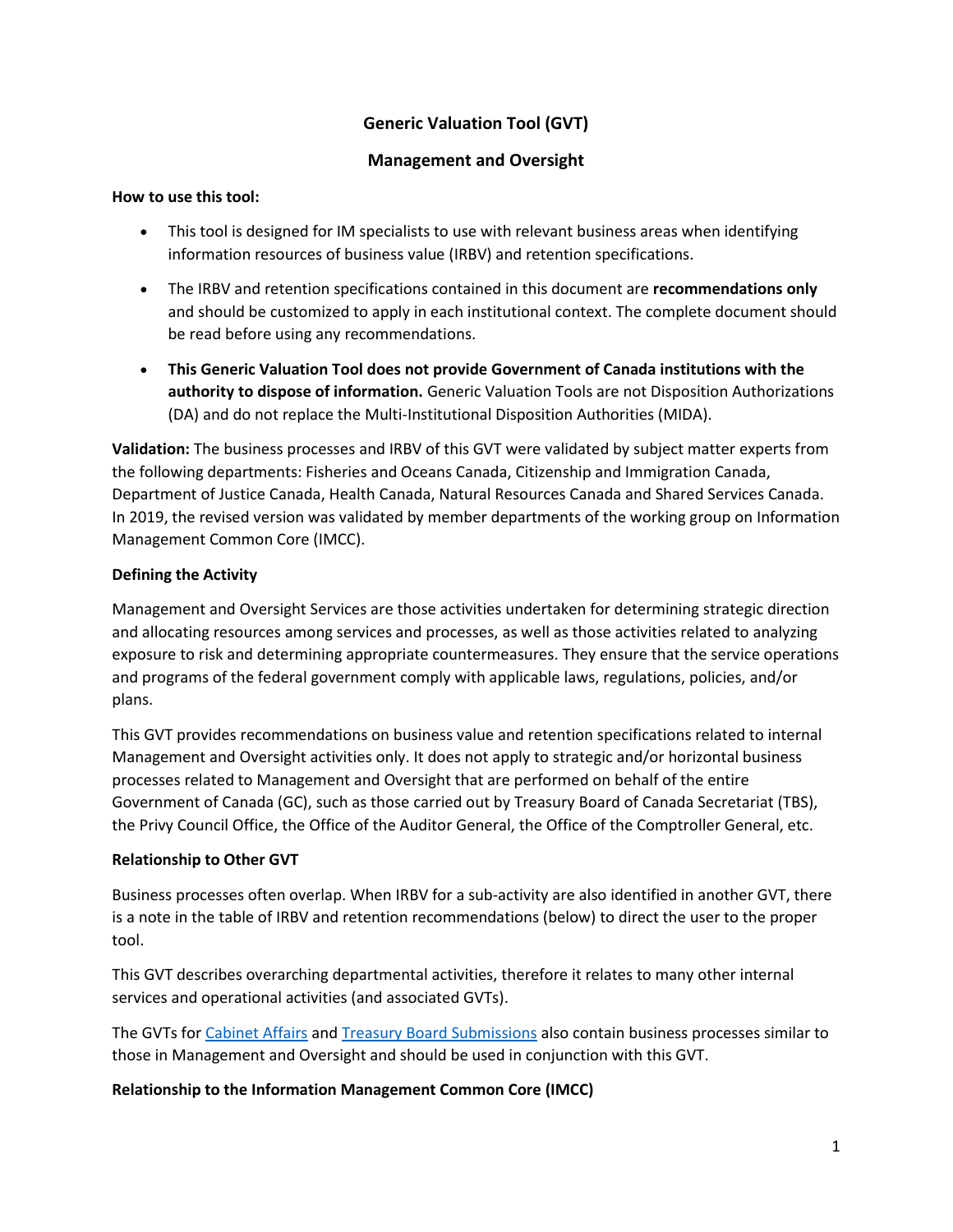The functions and sub-functions described in this GVT align with those in the IMCC common file classification plan, which is mandatory for all Government of Canada Electronic documents and Records Management Solutions (EDRMS).

#### **Business Processes**

## **1. Strategic Planning and Government Relations:**

Strategic planning involves determining strategic direction and planning, organizing, and directing the institution in order to achieve operational goals. Government Relations involve consultation, cooperation and agreements with other levels of government to leverage assets and facilitate program and service delivery.

#### **2. Executive Services:**

Executive services include the provision of corporate advice and support to the organizational executive offices. Activities include the coordination of Question Period responses, Parliamentary affairs, executive correspondence, governance activities through executive committees and the planning and coordination of conferences, visits and hospitality. Processes and IRBV for Cabinet Affairs can be found in the [Cabinet Affairs](http://www.bac-lac.gc.ca/eng/services/government-information-resources/guidelines/generic-valuation-tools/Pages/cabinet-affairs.aspx) GVT. "Executive" is defined as Director-level up to Minister. This may include Deputy Ministers, CEOs, chairpersons, or presidents, depending on the nature of the institution.

*Please note: in a Minister's office, the records dealing with departmental functions, that reflect the role of the Minister as head of the department must be maintained in the corporate recordkeeping system.*

#### **3. Policy, Standards and Guidelines:**

This activity involves the creation and development of operational and administrative policies, standards, and guidelines, policy papers and initiatives.

#### **4. Investment Planning:**

This activity involves developing and executing plans related to the allocation and reallocation of resources to new and existing assets and acquired services that are essential to program delivery. Institutional Investment Planning is closely linked with project management.

This GVT covers the investment planning activity at a high level based on the objectives and requirements prescribed by the *Policy on Investment Planning—[Assets and Acquired Services \(2009\)](https://www.tbs-sct.gc.ca/pol/doc-eng.aspx?id=18225)* and the *[Guide to Investment Planning -](https://www.tbs-sct.gc.ca/pol/doc-eng.aspx?id=17660) Assets and Acquired Services* as well as an analysis of existing GC procedures.

# **5. Project Management:**

The TBS *[Policy on the Management of Projects](http://www.tbs-sct.gc.ca/pol/doc-eng.aspx?id=18229)* (2009) defines Project Management as "the systematic planning, organizing, and control of allocated resources to accomplish identified project objectives and outcomes. Project Management is normally reserved for focused, non-repetitive, time-limited activities with some degree of risk, and for activities beyond the usual scope of program (operational) activities."

This GVT covers the Project Management activity at a high level based on the objectives and requirements prescribed by TBS policy instruments as well as an analysis of existing GC procedures.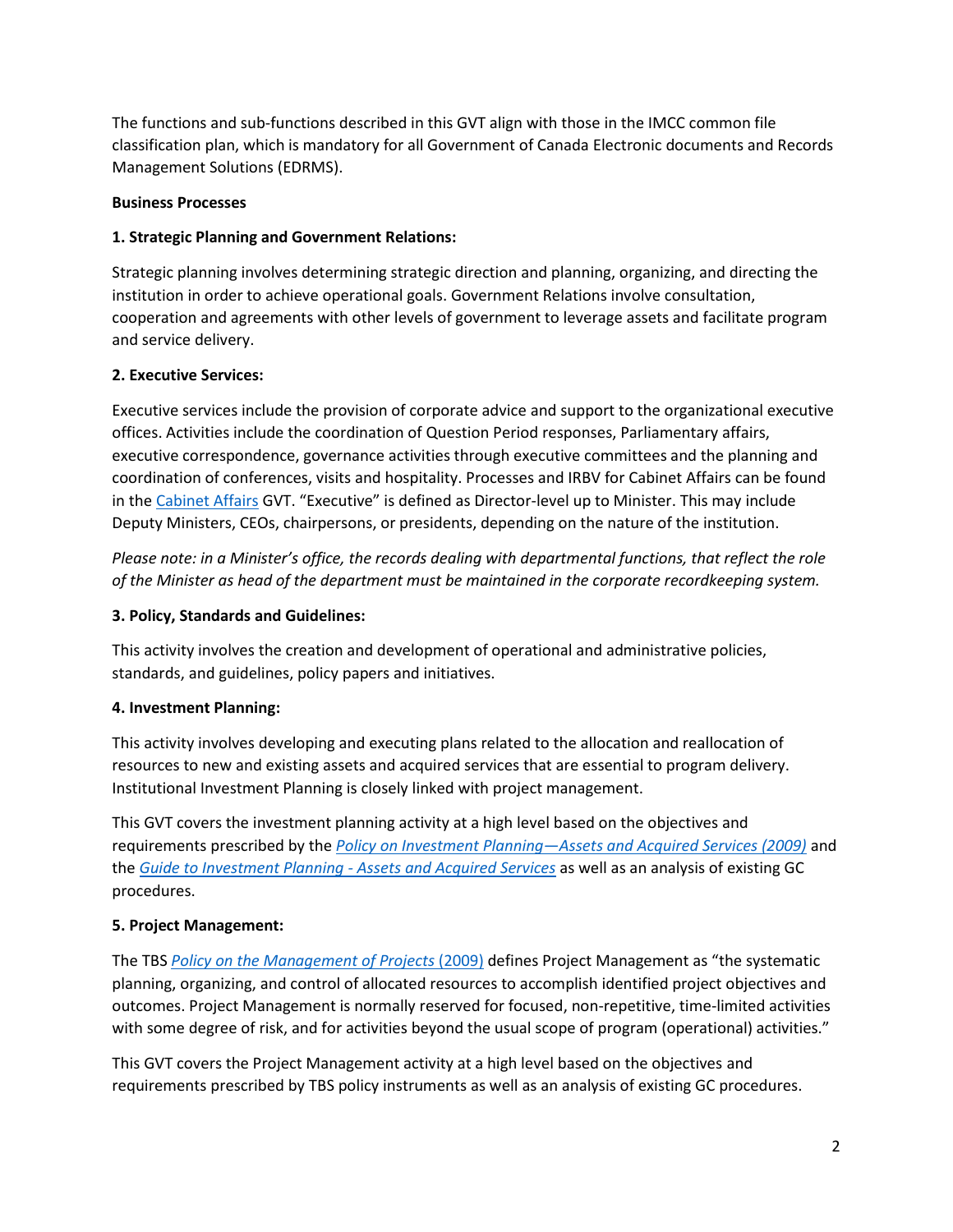#### **6. Risk Management:**

The TBS *[Framework for the Management of Risk](http://www.tbs-sct.gc.ca/pol/doc-eng.aspx?id=19422)* (2010) defines risk management as "a systematic approach to setting the best course of action under uncertainty by identifying, assessing, understanding, making decisions on and communicating risk issues."

The principles outlined apply to all TBS policies, and require that GC institutions integrate risk management into all business processes performed in support of program and service delivery.

## **7. Results Management and Reporting:**

This activity involves the monitoring of organizational performance and the declaration of results according to GC management principles and expectations, through the *[Policy on Results](https://www.tbs-sct.gc.ca/pol/doc-eng.aspx?id=31300)* and the *[Directive on Results.](https://www.tbs-sct.gc.ca/pol/doc-eng.aspx?id=31306)*

#### **8. Audit:**

The TBS *[Policy on Internal Audit](https://www.tbs-sct.gc.ca/pol/doc-eng.aspx?id=16484) (2017)* does not define audit directly but describes it as a "function that is independent of departmental management…[providing] assurance as to whether government activities are managed in a way that demonstrates responsible stewardship to Canadians."

The internal audit function is supported and assessed by the Comptroller General of Canada. Among other requirements, departments must designate a chief audit executive to manage the internal audit function, have a multi-year risk-based audit plan focusing mainly on assurance, and establish and main an independent departmental audit committee comprised mainly of members external to the federal public administration. Departmental Audit Committees are responsible for providing advice and recommendations based on the results of internal audits and related matters, and review departmental management, control and accountability processes within its area of responsibility.

According to the *[Directive on Internal Audit](https://www.tbs-sct.gc.ca/pol/doc-eng.aspx?id=32533)*, mandatory internal audit procedures consist of undertaking internal audits of programs and services as identified by the Comptroller General of Canada or the Secretary of Treasury Board; reporting on internal audits; adhering to public reporting requirements, including releasing information on performance results for the internal audit function; and listing planned audit engagements for the upcoming fiscal year.

Also included in this activity are responses to external audits such as those conducted by the Office of the Auditor General, Public Service Commission and the Office of the Commissioner for Official Languages. (The term "external audit" does not include internal audits of a department conducted by a commercial third party.) Many of the documents created in the course of an audit by the Office of the Auditor General (OAG) are controlled and numbered and must be returned to the OAG within one week of the report being tabled in Parliament. These documents include the Audit Plan Summary and Drafts of the Audit Chapter, which are therefore not listed in the IRBV table. Due to the importance of an OAG audit, copies of information resources sent to the OAG are maintained, and a copy of the final audit report is kept on file for the department's reference purposes.

The processes and associated IRBV recommendations were determined from *[What to expect: an](http://publications.gc.ca/site/eng/9.835018/publication.html)  [auditee's guide to the performance audit process](http://publications.gc.ca/site/eng/9.835018/publication.html)* (2016)*.*

#### **9. Evaluation:**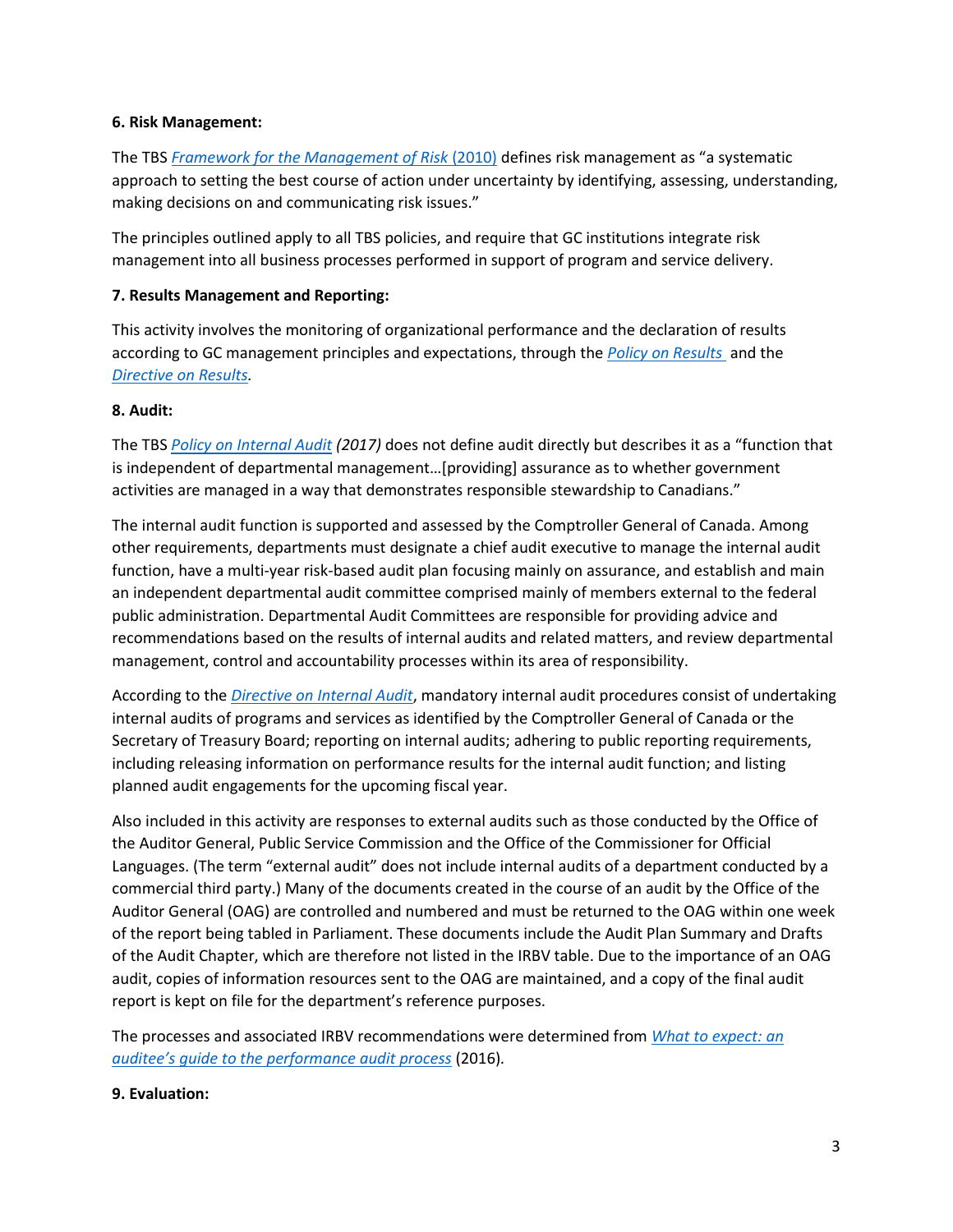The TBS policies which previously directed the evaluation and reporting functions have been replaced by the *[Policy on Results](https://www.tbs-sct.gc.ca/pol/doc-eng.aspx?id=31300)* and *[Directive on Results](https://www.tbs-sct.gc.ca/pol/doc-eng.aspx?id=31306)*. The processes for program evaluations done by the department are planning, conducting and reporting on the evaluation, as well as the recommended follow-up actions. Also included is providing advice and guidance to program areas on the use of evaluation findings.

#### **Retention Periods**

Recommended retention specifications in GVTs are determined based on traditional or best practices, a review of government-wide legislation and policy, and validation with subject matter experts. Retention periods are suggestions only; departments must take into account their own legislative requirements and business needs.

The minimum retention recommendations provided in this GVT are based on feedback received from departments during validation sessions and on traditional practices by federal departments and by organizations in other jurisdictions, as well as a review of government-wide legislation and policy.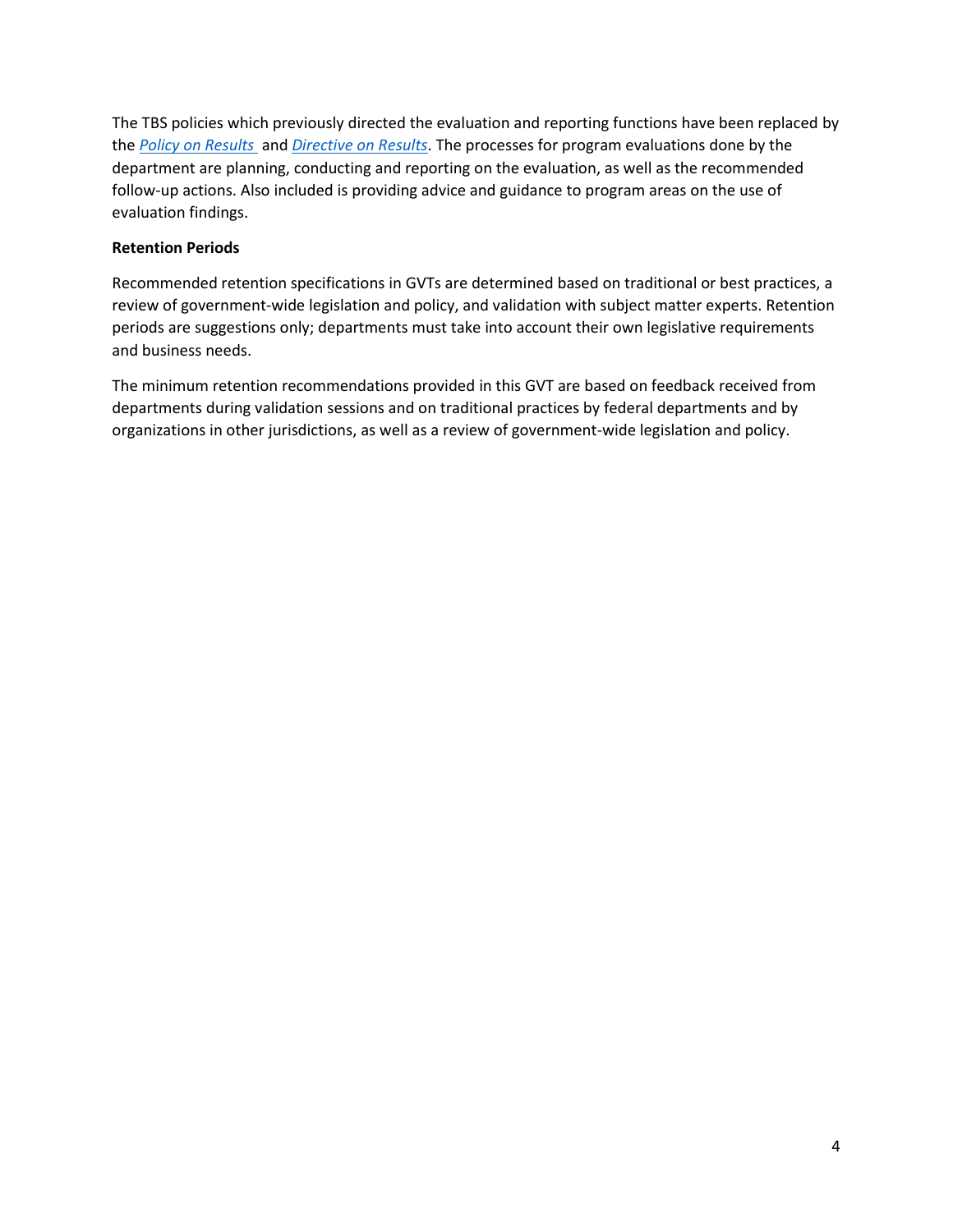# **Business Value and Retention Recommendations**

| <b>Sub-functions</b>                                         |                                        |                                                                                                                                                                                                                                                                                                                                                                                                                                                                                                                                                                                                                                                                                                                                                                                                                                                                           | <b>Recommended</b>                                        |
|--------------------------------------------------------------|----------------------------------------|---------------------------------------------------------------------------------------------------------------------------------------------------------------------------------------------------------------------------------------------------------------------------------------------------------------------------------------------------------------------------------------------------------------------------------------------------------------------------------------------------------------------------------------------------------------------------------------------------------------------------------------------------------------------------------------------------------------------------------------------------------------------------------------------------------------------------------------------------------------------------|-----------------------------------------------------------|
|                                                              | <b>Activities</b>                      | <b>Sample IRBV</b>                                                                                                                                                                                                                                                                                                                                                                                                                                                                                                                                                                                                                                                                                                                                                                                                                                                        | <b>Retention</b>                                          |
| <b>Strategic Planning and</b><br><b>Government Relations</b> | <b>Strategic and Business Planning</b> | Program Activity Architecture (PAA) and descriptions<br>$\bullet$<br>Report on Plans and Priorities (RPP) / Departmental Plans<br>$\bullet$<br>Organizational plan/annual plan/integrated Business and<br>$\bullet$<br>Human Resources Plan (IBHRP)<br>Strategic plans<br>$\bullet$<br><b>Corporate Business Plans</b><br>$\bullet$<br>Branch work plans<br>$\bullet$<br>Sector operational plans<br>$\bullet$<br>Records of decision resulting in major changes<br>$\bullet$<br>Internal call letters<br>$\bullet$<br>Risk profiles and strategies<br>$\bullet$<br><b>Balanced scorecards</b><br>$\bullet$<br>Contingency plans<br>$\bullet$<br>Business intelligence reports<br>$\bullet$<br>White papers<br>$\bullet$<br><b>Briefing notes</b><br>$\bullet$<br>Environmental scans<br>$\bullet$<br>Agenda, meeting minutes<br>$\bullet$<br>Trend analysis<br>$\bullet$ | 10 years after<br>superseded                              |
|                                                              | <b>Organizational management</b>       | Governance structure<br>$\bullet$<br>Organization charts<br>$\bullet$                                                                                                                                                                                                                                                                                                                                                                                                                                                                                                                                                                                                                                                                                                                                                                                                     | 10 years after<br>superseded                              |
|                                                              | <b>Government Relations</b>            | Provincial or international treaties<br>$\bullet$<br>Service-level agreements<br>$\bullet$<br>Results of negotiation (changes to process, terms, etc.)<br>$\bullet$<br>Final agreements<br>$\bullet$<br>Contracts<br>$\bullet$<br>Memoranda of Understanding (MOU)<br>$\bullet$<br>Minutes, agendas<br>$\bullet$<br>Correspondence with Office of Intergovernmental Affairs,<br>$\bullet$<br>stakeholders in other jurisdictions<br>Proceedings of symposia, roundtables and conferences<br>$\bullet$<br>Final case study reports<br>$\bullet$<br>Records of consultation activities<br>$\bullet$<br>International activity reports<br>$\bullet$                                                                                                                                                                                                                          | 5 years after agreement<br>is superseded or<br>terminated |
| <b>Executive Services</b>                                    | <b>Parliamentary affairs</b>           | Request for information (from Question Period or Order<br>$\bullet$<br>Papers)<br>Correspondence<br>$\bullet$                                                                                                                                                                                                                                                                                                                                                                                                                                                                                                                                                                                                                                                                                                                                                             | 5 years after last<br>administrative action               |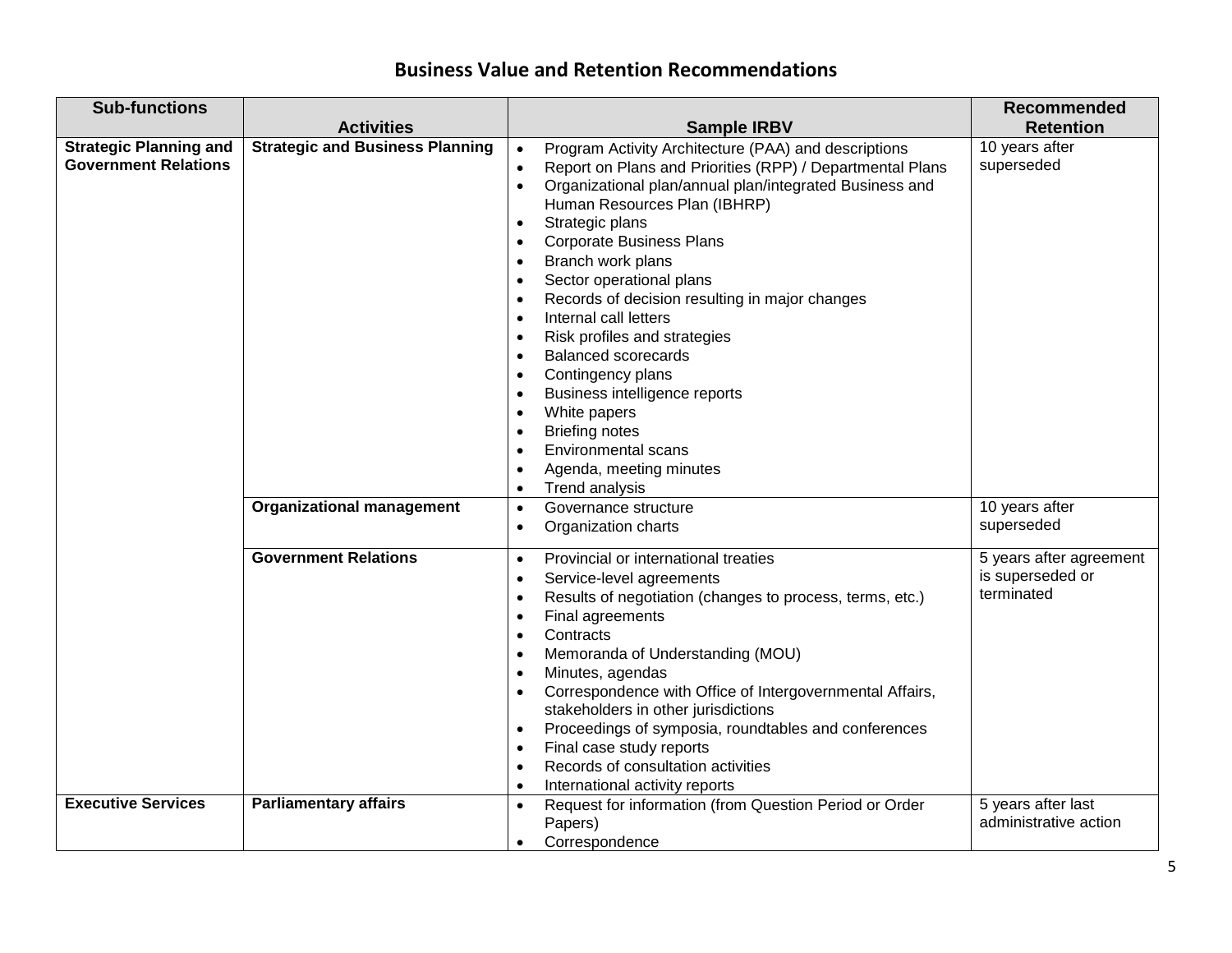|                                                     |           | Substantive draft responses (containing modifications not<br>reflected in final drafts) |                                             |
|-----------------------------------------------------|-----------|-----------------------------------------------------------------------------------------|---------------------------------------------|
|                                                     | $\bullet$ | <b>Approved Question Period answer</b>                                                  |                                             |
|                                                     | $\bullet$ | Approved Statement of Completeness                                                      |                                             |
|                                                     | $\bullet$ | <b>Confirmation letter</b>                                                              |                                             |
|                                                     | $\bullet$ | Question Period tracking system                                                         |                                             |
|                                                     | $\bullet$ | <b>Briefings</b>                                                                        |                                             |
|                                                     | $\bullet$ | Speeches                                                                                |                                             |
|                                                     | $\bullet$ | Advice                                                                                  |                                             |
| <b>Executive participation in</b>                   | $\bullet$ | Request or invitation                                                                   | 2 years after last                          |
| conferences, events, travel, and                    | $\bullet$ | List of participants                                                                    | administrative action                       |
| hospitality                                         | $\bullet$ | Agenda, minutes from planning meetings                                                  |                                             |
|                                                     | $\bullet$ | Program                                                                                 |                                             |
|                                                     | $\bullet$ | Advice from program area                                                                |                                             |
|                                                     | $\bullet$ | Speeches, speaking notes (including substantive drafts                                  |                                             |
|                                                     |           | containing modifications not reflected in final version)                                |                                             |
|                                                     | $\bullet$ | Presentations                                                                           |                                             |
|                                                     | $\bullet$ | Correspondence                                                                          |                                             |
|                                                     | $\bullet$ | Confirmations                                                                           |                                             |
|                                                     | $\bullet$ | Itinerary                                                                               |                                             |
| <b>Executive correspondence</b>                     | $\bullet$ | Incoming correspondence (letter, email, meeting request,                                | 2 years after last                          |
|                                                     |           | invitation, postcard)                                                                   | administrative action                       |
|                                                     | $\bullet$ | Response                                                                                |                                             |
|                                                     |           | Supporting documentation when necessary (justification for                              |                                             |
|                                                     |           | response)                                                                               |                                             |
|                                                     | $\bullet$ | Correspondence reports                                                                  |                                             |
| <b>Executive briefings</b>                          | $\bullet$ | <b>Briefing books</b>                                                                   | 5 years after last<br>administrative action |
|                                                     | $\bullet$ | <b>Transition books</b>                                                                 |                                             |
|                                                     | $\bullet$ | <b>Briefing notes</b>                                                                   |                                             |
|                                                     | $\bullet$ | Reports                                                                                 |                                             |
|                                                     | $\bullet$ | <b>Summaries</b>                                                                        |                                             |
| <b>Executive Committees</b>                         | $\bullet$ | Presentations                                                                           |                                             |
|                                                     | $\bullet$ | Terms of reference of committees                                                        | 2 years after<br>superseded or              |
|                                                     | $\bullet$ | Agendas, minutes and records of decision                                                | committee dissolved                         |
|                                                     | $\bullet$ | <b>Presentation decks</b>                                                               |                                             |
|                                                     | $\bullet$ | <b>Briefings</b>                                                                        |                                             |
| <b>Delegation of (non-financial)</b><br>authorities | $\bullet$ | Delegation of authority documents                                                       | 6 years after termination<br>of appointment |
|                                                     |           |                                                                                         |                                             |
| Manage charitable undertakings                      | $\bullet$ | Agenda                                                                                  | 2 years after last                          |
|                                                     |           | <b>Minutes</b>                                                                          | administrative use                          |
|                                                     | $\bullet$ | Reports                                                                                 |                                             |
|                                                     |           |                                                                                         |                                             |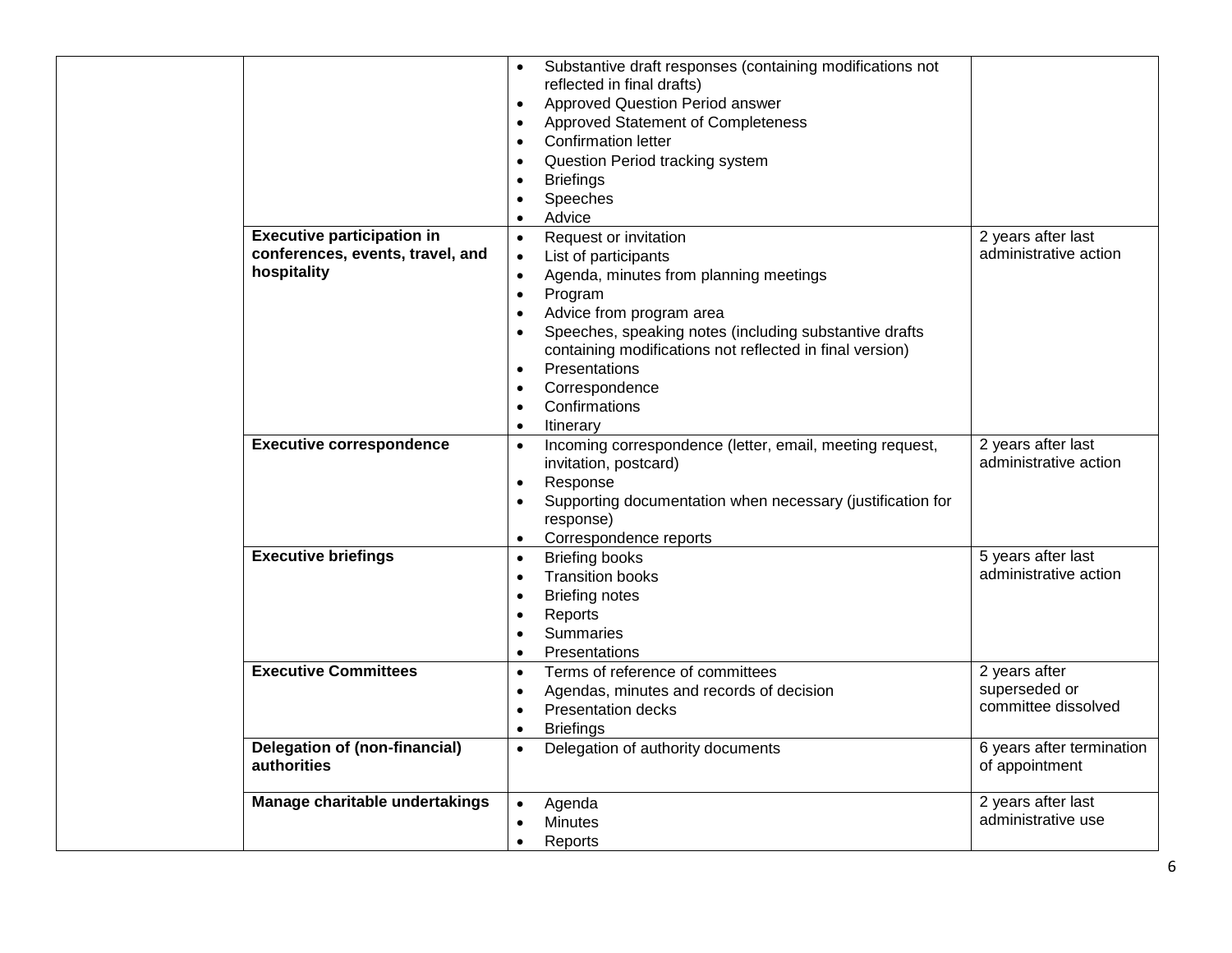| <b>Policies, standards</b><br>and guidelines | Plan policy initiatives and draft<br>policy instruments | Policy decisions for review<br>$\bullet$<br>Formal identification of policy issue<br>$\bullet$<br><b>Briefing notes</b><br>$\bullet$<br>Policy papers<br>$\bullet$<br>Substantive drafts containing changes not reflected in the<br>$\bullet$<br>final version<br>Documentation for review<br>Substantive drafts containing changes not reflected in the<br>final version                                                                                                                                                                                                                                                                                                                                                                                                                                                                                                                                                                | 5 years after last<br>administrative action                                          |
|----------------------------------------------|---------------------------------------------------------|------------------------------------------------------------------------------------------------------------------------------------------------------------------------------------------------------------------------------------------------------------------------------------------------------------------------------------------------------------------------------------------------------------------------------------------------------------------------------------------------------------------------------------------------------------------------------------------------------------------------------------------------------------------------------------------------------------------------------------------------------------------------------------------------------------------------------------------------------------------------------------------------------------------------------------------|--------------------------------------------------------------------------------------|
|                                              | <b>Manage policy governance</b>                         | Agenda<br>$\bullet$<br><b>Minutes</b><br>$\bullet$<br>Terms of reference<br>$\bullet$<br>Records of decision<br>$\bullet$                                                                                                                                                                                                                                                                                                                                                                                                                                                                                                                                                                                                                                                                                                                                                                                                                |                                                                                      |
|                                              | <b>Policy instruments</b>                               | Final policy instruments<br>$\bullet$                                                                                                                                                                                                                                                                                                                                                                                                                                                                                                                                                                                                                                                                                                                                                                                                                                                                                                    | 5 years after<br>superseded                                                          |
| <b>Investment Planning</b>                   | Develop investment plan                                 | Report/assessment on previous investments<br>$\bullet$<br><b>Capability Gap Analysis</b><br>$\bullet$<br>Minutes/presentations from information sessions for<br>participants<br>Information about projects under consideration<br>$\bullet$<br><b>Investment Summary Notes/Investment Analysis Reports</b><br>$\bullet$<br>Project priority ranking, i.e. any input from stakeholders or<br>$\bullet$<br>other sections on priorities and proposals<br>Minutes of Board/working group tasked with creating<br>$\bullet$<br>investment plan<br>Project charter for creation of investment plan<br>$\bullet$<br><b>Terms of Reference</b><br>$\bullet$<br>Roles and responsibilities<br>$\bullet$<br><b>Milestones</b><br>$\bullet$<br>Performance metrics<br>$\bullet$<br>Governance and reporting mechanisms<br>$\bullet$<br>Drafts of plan<br>$\bullet$<br>Approval from senior management<br><b>Final Investment Plan</b><br>$\bullet$ | 10 years after the end of<br>the fiscal year to which<br>the resource<br>corresponds |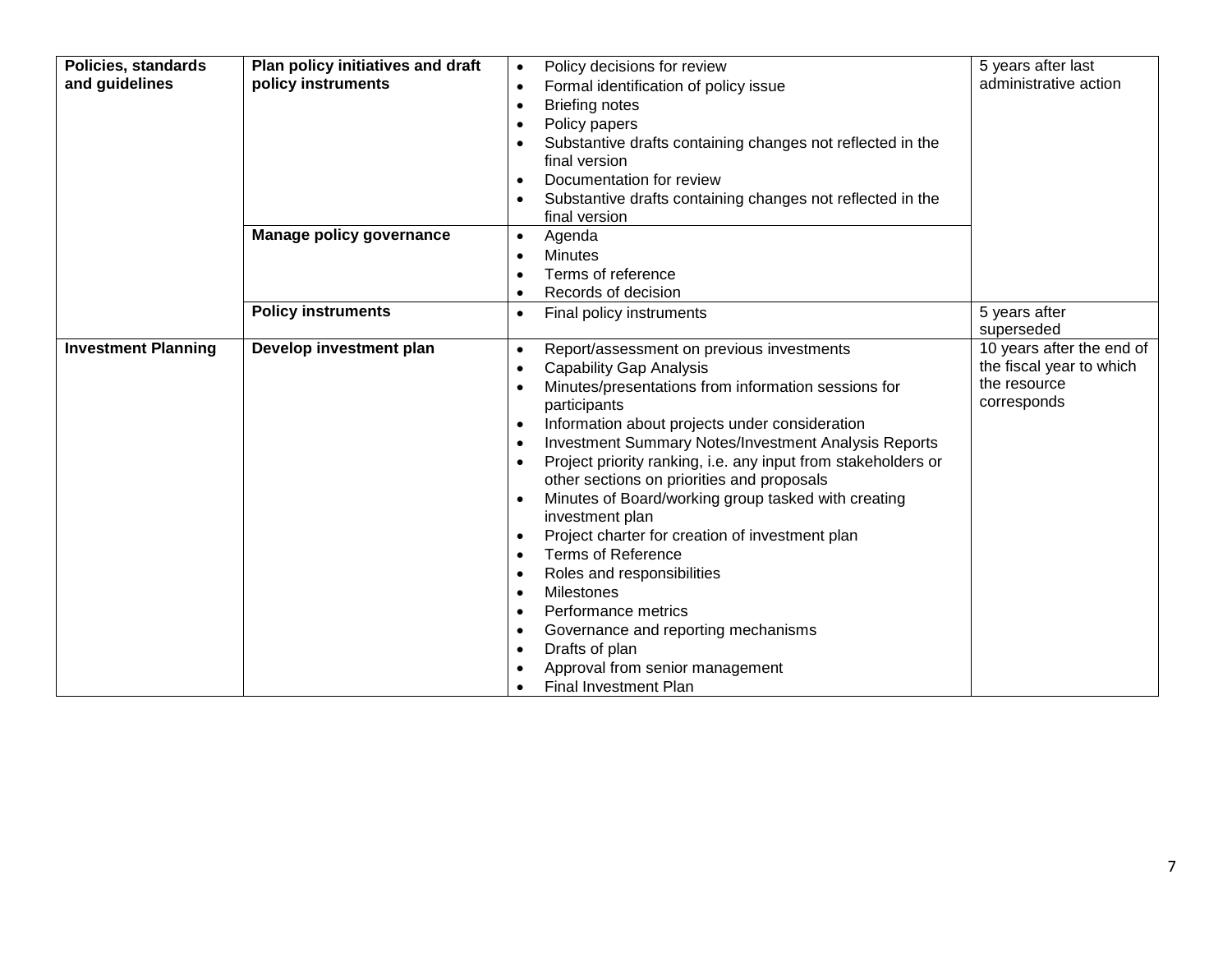|                                             | <b>Monitor investment plan</b>     | Performance results, assessments, reports<br>$\bullet$<br>Briefing note to senior management on issues<br>$\bullet$<br>Reports from regions<br>$\bullet$<br>Reports to Cabinet<br>$\bullet$<br>Feedback on/revisions to planning process<br>$\bullet$<br>Project close-out reports<br>$\bullet$<br>Lessons learned<br>$\bullet$<br>Targeted performance indicators<br>$\bullet$<br>Performance measurement table<br>$\bullet$ |                                           |
|---------------------------------------------|------------------------------------|-------------------------------------------------------------------------------------------------------------------------------------------------------------------------------------------------------------------------------------------------------------------------------------------------------------------------------------------------------------------------------------------------------------------------------|-------------------------------------------|
|                                             | <b>Provide advice to Ministers</b> | <b>TBS</b> consultation<br>$\bullet$<br>Feedback/comments on drafts, plans, etc.<br>$\bullet$<br>Follow-up reports<br>$\bullet$<br>TBS approval<br>$\bullet$<br>Communication with TBS over changes to investment plan<br>$\bullet$<br>after approval<br>Communication with stakeholders<br>$\bullet$                                                                                                                         |                                           |
| <b>Project Management</b>                   |                                    | <b>Organization Project Management Capacity Assessment</b><br>(OPMCA)                                                                                                                                                                                                                                                                                                                                                         | 10 years after<br>Assessment              |
| <b>Risk Management</b>                      |                                    | Report from Risk Management Capability Model<br>$\bullet$<br>Corporate Risk Profile (including action plans)<br>$\bullet$<br>Integrated Risk Management policy (IRM)<br>$\bullet$<br>IRM Policy implementation plan<br>$\bullet$<br>Risk taxonomy<br>$\bullet$<br>Risk list/risk register<br>$\bullet$<br>Plans for monitoring and updating risk profile<br>$\bullet$<br>Monitoring reports<br>$\bullet$                      | 7 years after<br>superseded               |
| <b>Results Measurement</b><br>and Reporting | Performance/results measurement    | Department Results Framework (DRF)<br>$\bullet$<br>Departmental Results Indicators<br>$\bullet$<br>Program Inventory<br>$\bullet$<br>Performance Information Profiles<br>$\bullet$<br>Performance measurement strategies<br>$\bullet$<br>Performance information<br>$\bullet$                                                                                                                                                 | 10 years after last<br>administrative use |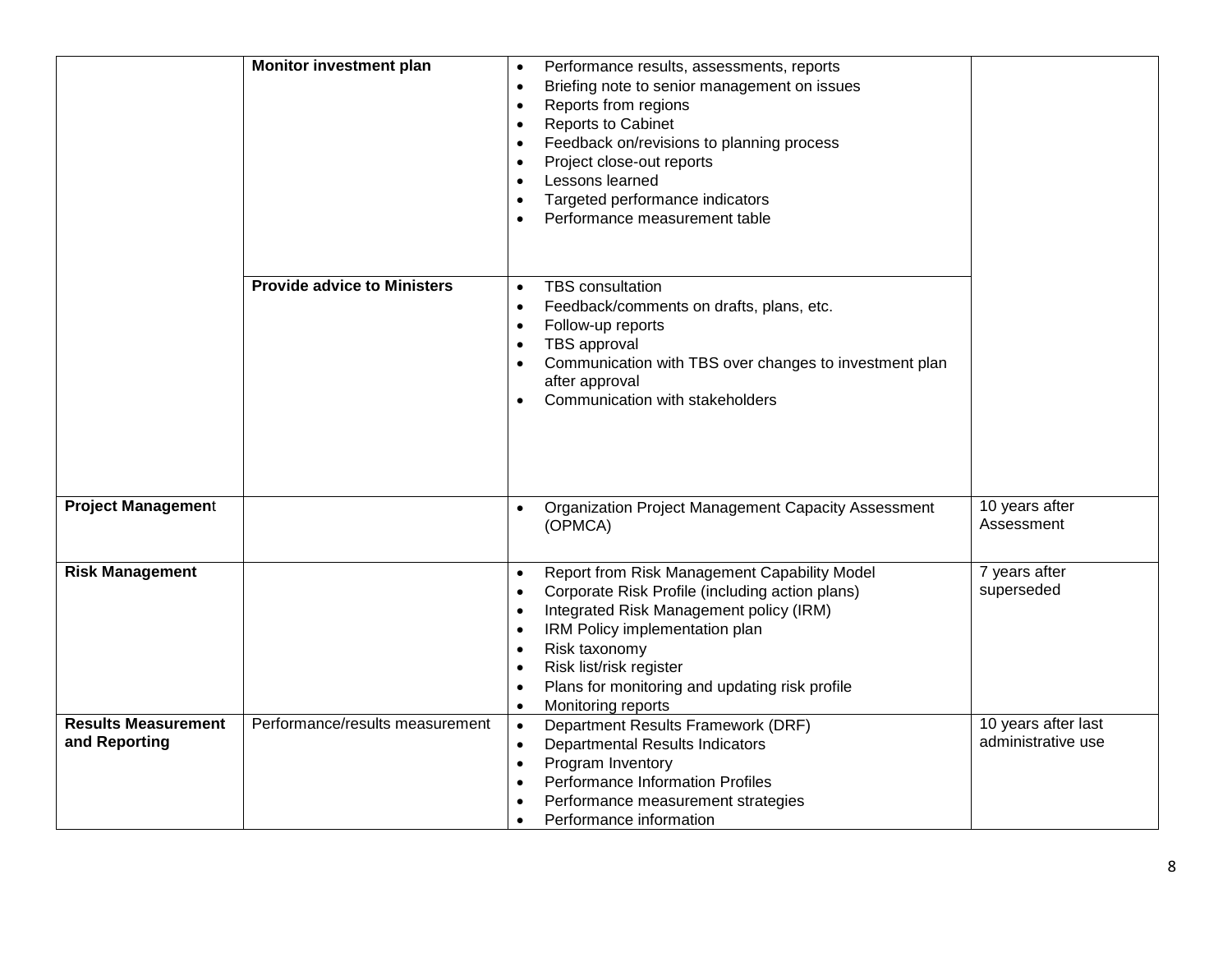|              |                            | Evidence to support Management Accountability Framework              |                           |
|--------------|----------------------------|----------------------------------------------------------------------|---------------------------|
|              |                            | (MAF)                                                                |                           |
|              |                            | Risk profiles and strategies<br>$\bullet$                            |                           |
|              |                            | Sustainable development plans<br>$\bullet$                           |                           |
|              |                            | Balanced scorecards<br>$\bullet$                                     |                           |
|              |                            | <b>Environmental scans</b><br>$\bullet$                              |                           |
|              |                            | Contingency plans<br>$\bullet$                                       |                           |
|              |                            | Trends analysis<br>$\bullet$                                         |                           |
|              | Reporting                  | <b>Quarterly Financial Reports</b><br>$\bullet$                      |                           |
|              |                            | Management response<br>$\bullet$                                     |                           |
|              |                            | Department Results Report (DRR)                                      |                           |
|              |                            | Performance measurement reports, including trends and<br>$\bullet$   |                           |
|              |                            | metrics                                                              |                           |
|              |                            | <b>Management Action Plans</b><br>$\bullet$                          |                           |
|              |                            | Departmental Sustainable Development Strategy                        |                           |
|              |                            | Copies of Management Accountability Framework results<br>$\bullet$   |                           |
| <b>Audit</b> | Management of departmental | Departmental risk-based Internal Audit Plan<br>$\bullet$             | 10 years after            |
|              | internal audit function    |                                                                      | superseded (based on a    |
|              |                            |                                                                      | 5 year cycle, allowing    |
|              |                            |                                                                      | reference to two cycles)  |
|              |                            | Annual report of Departmental Audit Committee<br>$\bullet$           | 10 years after last       |
|              |                            | Annual report of the Chief Audit Executive<br>$\bullet$              | administrative use        |
|              |                            | <b>Briefing notes</b><br>$\bullet$                                   |                           |
|              |                            | Advice/recommendations<br>$\bullet$                                  |                           |
|              |                            | Practice inspection reports<br>$\bullet$                             |                           |
|              |                            | Departmental audit committee or independent audit                    | 10 years after            |
|              |                            | committee minutes/records of decision                                | Committee dissolved       |
|              |                            | Departmental audit committee terms of reference/charter<br>$\bullet$ |                           |
|              | Provide advice             | Documentation of advice provided to clients outside of<br>$\bullet$  | 3 years after last        |
|              |                            | official audits                                                      | administrative use.       |
|              | Plan audit                 | Project initiation memo<br>$\bullet$                                 | 3 years after any follow- |
|              |                            | Audit terms of reference (approved)<br>$\bullet$                     | up programs have been     |
|              |                            | Preliminary survey reports (PSR)/assessments<br>$\bullet$            | completed and file is     |
|              |                            | Risk assessment<br>$\bullet$                                         | closed, based on          |
|              |                            | Advice to management<br>$\bullet$                                    | traditional retention for |
|              |                            | <b>Minutes</b><br>$\bullet$                                          | audits.                   |
|              |                            | Preliminary interviews<br>$\bullet$                                  |                           |
|              |                            | Tools, checklists<br>$\bullet$                                       |                           |
|              |                            | Interview guides<br>$\bullet$                                        |                           |
|              |                            | Audit methodologies<br>$\bullet$                                     |                           |
|              |                            | Audit schedules<br>$\bullet$                                         |                           |
|              |                            | Compliance reviews and external reports<br>$\bullet$                 |                           |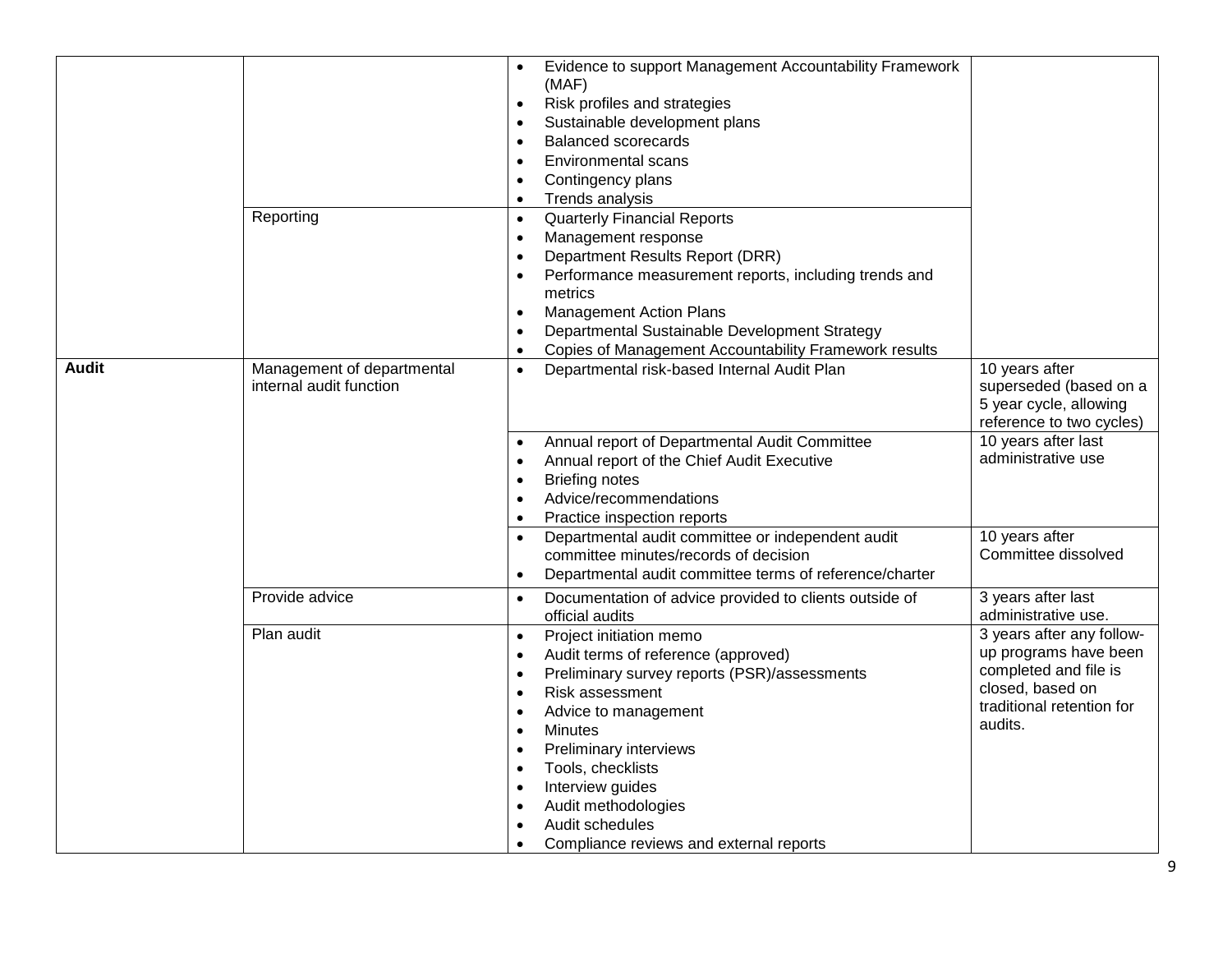|                                                                         | $\bullet$              | Institution-specific policies                                                                                                                                              |                                                                                                 |
|-------------------------------------------------------------------------|------------------------|----------------------------------------------------------------------------------------------------------------------------------------------------------------------------|-------------------------------------------------------------------------------------------------|
|                                                                         | $\bullet$              | Maturity models                                                                                                                                                            |                                                                                                 |
| Conduct audit                                                           | $\bullet$              | Substantive drafts containing changes not reflected in final<br>version<br>Revisions to audit plan                                                                         | 3 years after any follow-<br>up programs have been<br>completed and file is<br>closed, based on |
|                                                                         |                        | Working papers such as:<br>Documents for review<br>All documented evidence<br>Interview notes<br>File review checklist                                                     | traditional retention for<br>audits.                                                            |
|                                                                         |                        | Analysis<br>Observation/findings sheets (approved)<br>Presentation to client                                                                                               |                                                                                                 |
|                                                                         | $\bullet$              | Record of response from client to observation/findings<br>sheets                                                                                                           |                                                                                                 |
|                                                                         | $\bullet$              | Management letters (i.e. recommendations sent to<br>management before the report either because of urgency or<br>because they are outside the scope of the official audit) |                                                                                                 |
| Report on Audit                                                         | $\bullet$<br>$\bullet$ | <b>Internal Audit Final Reports</b><br>Validation by client                                                                                                                | 10 years after any<br>follow-up programs have                                                   |
|                                                                         |                        |                                                                                                                                                                            | been completed and file                                                                         |
|                                                                         | $\bullet$              | Approval by Chief Audit Executive                                                                                                                                          | is closed.                                                                                      |
|                                                                         | $\bullet$              | Approval by Departmental Audit Committee                                                                                                                                   |                                                                                                 |
|                                                                         | $\bullet$              | Approval by Deputy Head                                                                                                                                                    |                                                                                                 |
|                                                                         |                        | Approved Management Action Plan (may be included in<br>Final Report)                                                                                                       |                                                                                                 |
|                                                                         |                        | Impact analyses and special studies                                                                                                                                        |                                                                                                 |
| Manage follow-up                                                        | $\bullet$              | Request for update                                                                                                                                                         | 3 years after any follow-                                                                       |
|                                                                         | $\bullet$              | Client response                                                                                                                                                            | up programs have been                                                                           |
|                                                                         | $\bullet$              | Periodic status reports to Departmental Audit Committee                                                                                                                    | completed and file is                                                                           |
|                                                                         |                        | Records of decision from Departmental Audit Committee                                                                                                                      | closed, based on<br>traditional retention for<br>audits.                                        |
| External audits - respond to audits<br>by Office of the Auditor General | $\bullet$              | Letter of Intent to conduct audit ("Entity Notification and<br>Custody of Drafts") and request for access from Office of the<br>Auditor General (OAG)                      | 5 years after any follow-<br>up programs have been<br>completed and file is                     |
|                                                                         | $\bullet$<br>$\bullet$ | (Copy of) response from Deputy Head<br>(Copy of) response from Deputy Head to audit plan<br>summary                                                                        | closed, based on<br>traditional retention for<br>audits.                                        |
|                                                                         |                        | Meeting minutes, briefings between OAG and department                                                                                                                      |                                                                                                 |
|                                                                         |                        | (Copy of) comments and feedback from department to draft<br>chapters                                                                                                       |                                                                                                 |
|                                                                         |                        | (Copy of) confirmation by Deputy Head of final version of<br>chapter                                                                                                       |                                                                                                 |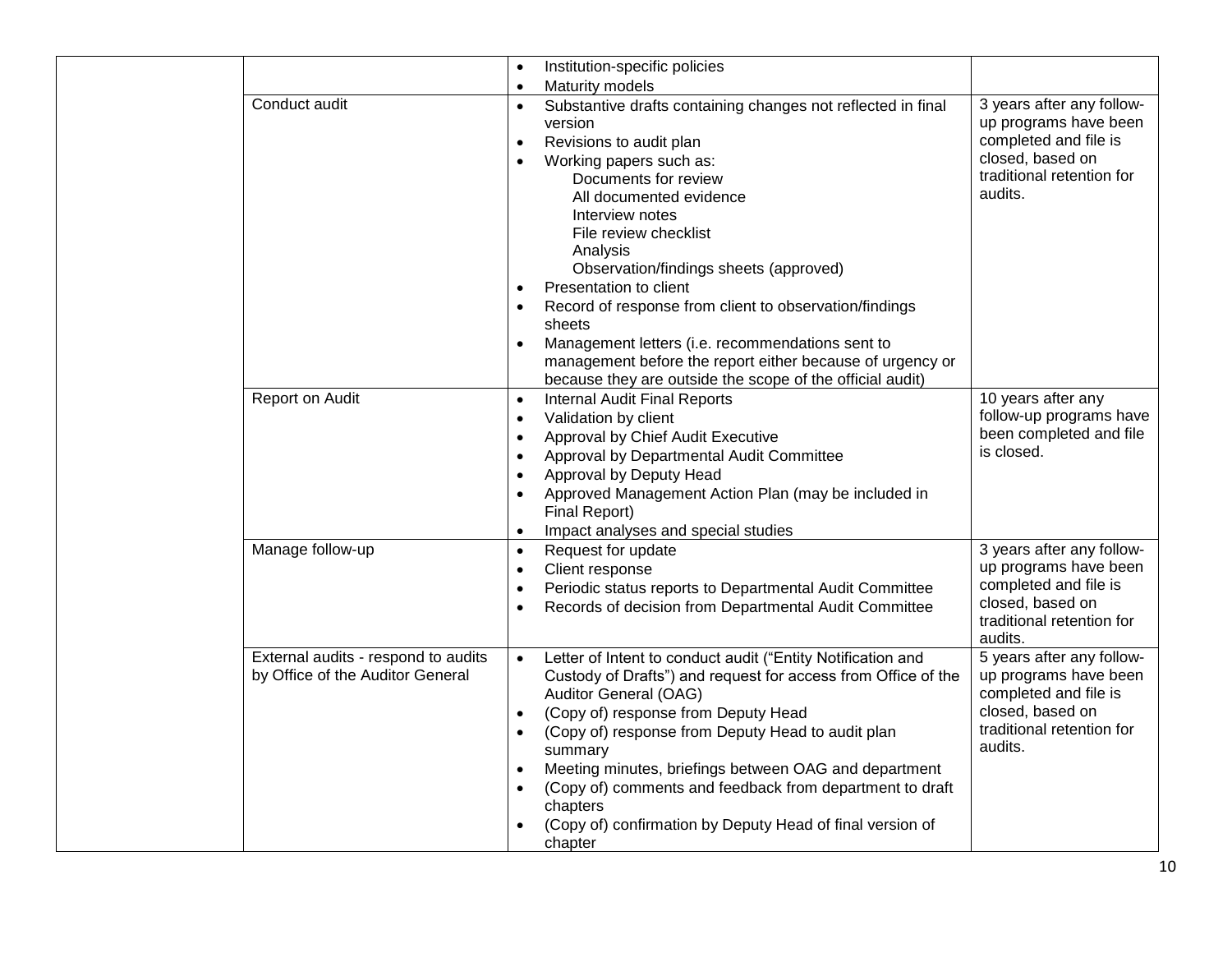|                   | External audits - Respond to audits<br>by other departments<br>(e.g. Office of the Commissioner of<br>Official Languages, Public Service<br>Commission) | Management letter from OAG<br>$\bullet$<br>(Copy of) response from Deputy Head to management letter<br>Action plan (to address audit requirements)<br>$\bullet$<br>Copy of Audit Report<br>$\bullet$<br>Letter of intent to conduct audit<br>$\bullet$<br>Meeting minutes, briefings, communication between entity<br>department and auditing department<br>Draft audit<br>Response to draft audit<br>$\bullet$<br>Final audit report, including action plan<br>$\bullet$<br>Notification of follow-up<br>$\bullet$<br>Follow-up report<br>$\bullet$ | 5 years after any follow-<br>up programs have been<br>completed and file is<br>closed, based on<br>traditional retention for<br>audits. |
|-------------------|---------------------------------------------------------------------------------------------------------------------------------------------------------|------------------------------------------------------------------------------------------------------------------------------------------------------------------------------------------------------------------------------------------------------------------------------------------------------------------------------------------------------------------------------------------------------------------------------------------------------------------------------------------------------------------------------------------------------|-----------------------------------------------------------------------------------------------------------------------------------------|
| <b>Evaluation</b> | Management of departmental<br><b>Evaluation and Performance</b><br>Function<br>Provide advice                                                           | Departmental Evaluation Plan (5 year)<br>$\bullet$<br>Performance Measurement and Evaluation Committee<br>terms of reference<br>Annual report of Departmental Performance measurement<br>$\bullet$<br>and Evaluation Committee<br>Departmental Performance measurement and Evaluation<br>$\bullet$<br>Committee agendas, minutes, records of decision<br>Review of evaluation function<br><b>Briefing notes</b><br>$\bullet$                                                                                                                         | 10 years after last<br>administrative action.<br>6 years after last                                                                     |
|                   | Plan evaluation                                                                                                                                         | Documentation of advice/recommendations provided to<br>$\bullet$<br>clients (for example: log, template document)<br>Launch memo<br>$\bullet$<br>Evaluation plan<br>$\bullet$<br>Terms of reference for evaluation<br>$\bullet$<br>Evaluability assessments<br>$\bullet$<br>Methodologies<br>٠<br>Schedules<br>$\bullet$<br>Maturity models<br>$\bullet$                                                                                                                                                                                             | administrative action                                                                                                                   |
|                   | Conduct evaluation<br>Report on evaluation                                                                                                              | Measurement and analysis tools<br>$\bullet$<br><b>Consultation documentation</b><br>$\bullet$<br>Technical reports<br>$\bullet$<br>Interim findings<br>$\bullet$<br>Substantive drafts containing changes not reflected in final<br>$\bullet$<br>version<br>Final Evaluation Reports (approved)<br>$\bullet$                                                                                                                                                                                                                                         |                                                                                                                                         |
|                   | Manage follow-up                                                                                                                                        | Impact analyses<br>$\bullet$<br>Management Action Plan<br>$\bullet$<br>Management follow-up reports<br>$\bullet$<br>Periodic status reports to Departmental Evaluation<br>Committee                                                                                                                                                                                                                                                                                                                                                                  |                                                                                                                                         |